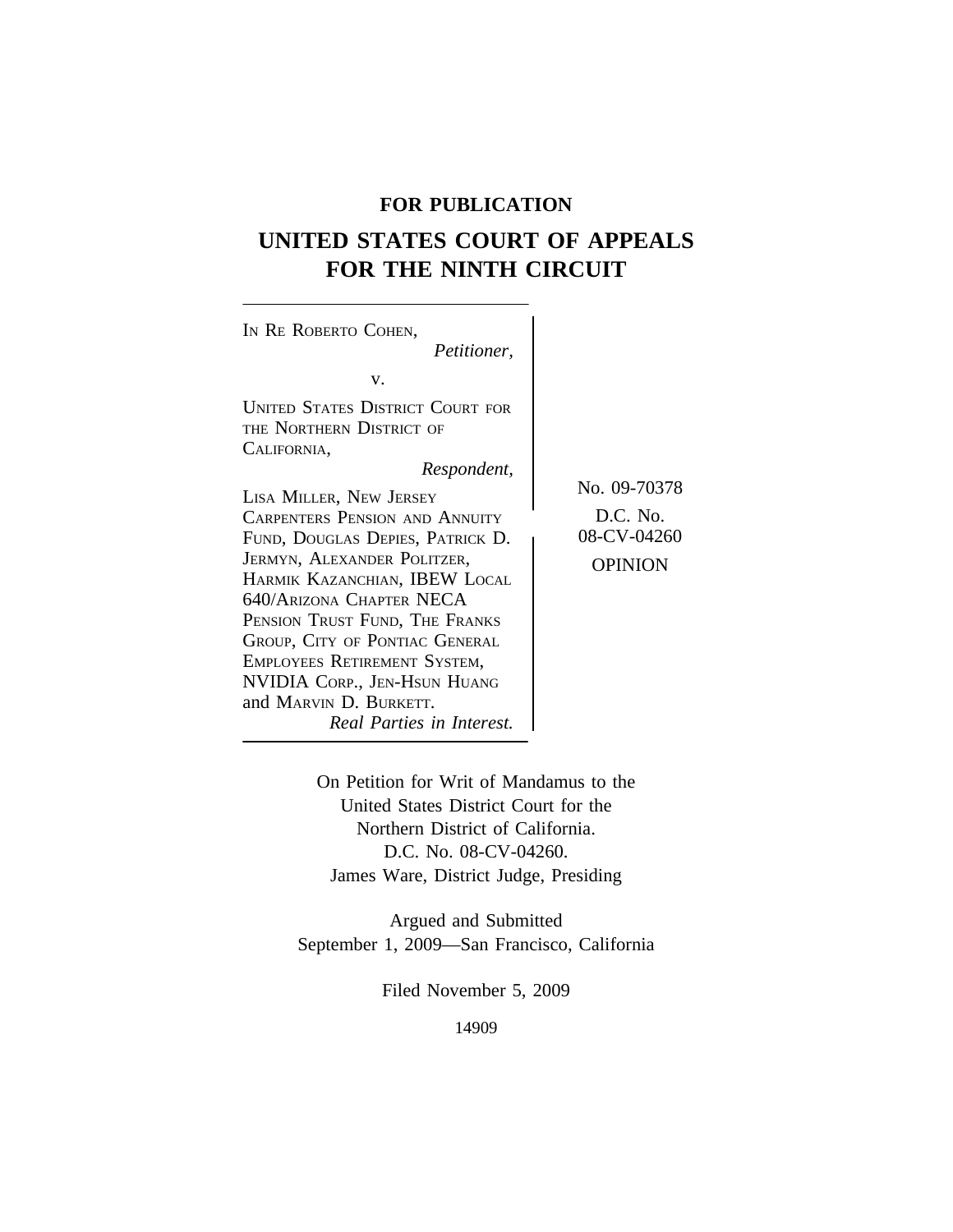Before: Betty B. Fletcher and Andrew J. Kleinfeld, Circuit Judges, and Kevin T. Duffy,\* District Judge.

Opinion by Judge B. Fletcher

<sup>\*</sup>The Honorable Kevin T. Duffy, Senior United States District Judge for the Southern District of New York, sitting by designation.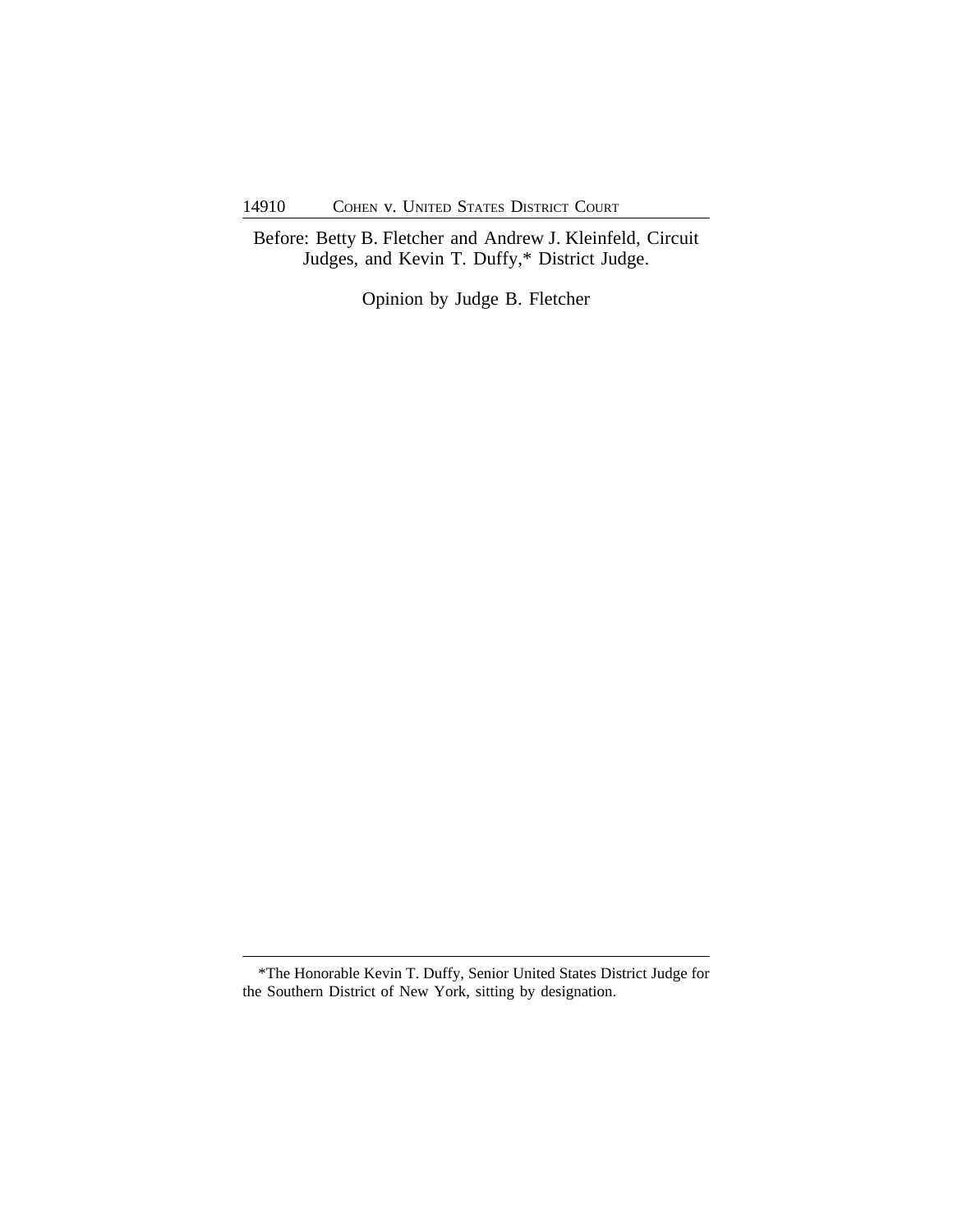## **COUNSEL**

Michael F. Ram, Levy, Ram & Ollson LLP, San Francisco, California and Kim E. Miller, Kahn Gauthier Swick, LLC, New York, New York, for the petitioner.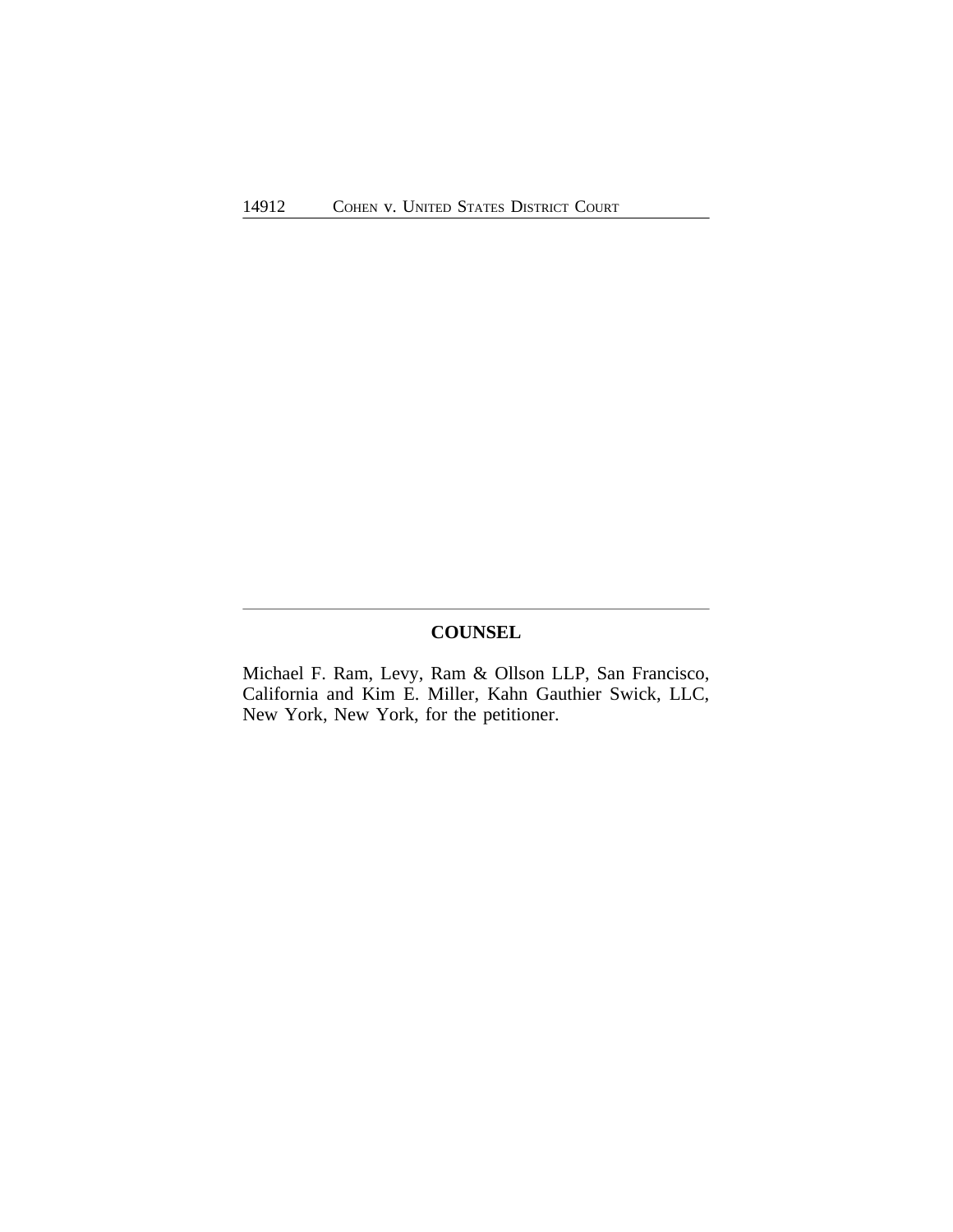Jonathan K. Levine and Aaron M. Sheanin, Girard Gibbs LLP, San Francisco, California, and Ralph Stone and Thomas G. Ciarlone, Jr., Shalov Stone Bonner & Rocco LLP, New York, New York, for Real Parties in Interest Lisa Miller and the Depies Group.

#### **OPINION**

#### B. FLETCHER, Circuit Judge:

Petitioner Roberto Cohen petitions for a writ of mandamus vacating the district court's December 23, 2008, order to the extent that it appointed Girard Gibbs LLP as co-lead counsel and requiring the district court to appoint Kahn Gauthier Swick, LCC, as co-lead counsel. We grant the petition for a writ of mandamus in part and order the district court to vacate its order appointing Girard Gibbs LLP as co-lead counsel.

#### **FACTS AND PROCEDURAL BACKGROUND**

This case presents the issue of whether the district court has authority to select lead counsel under the Private Securities Litigation Reform Act of 1995 ("PSLRA"), 15 U.S.C. § 78u-4.

The underlying litigation is a consolidated putative securities fraud class action brought by investors who purchased NVIDIA Corporation securities between November 8, 2007 and July 2, 2008. In September of 2008, Lisa Miller filed the first putative securities fraud class action against NVIDIA, which the district court consolidated with two other actions. The Complaint alleges, among other things, that NVIDIA fraudulently concealed from investors the use of flawed materials and processes in producing certain products, and that the stock price substantially declined following the disclosure of these facts.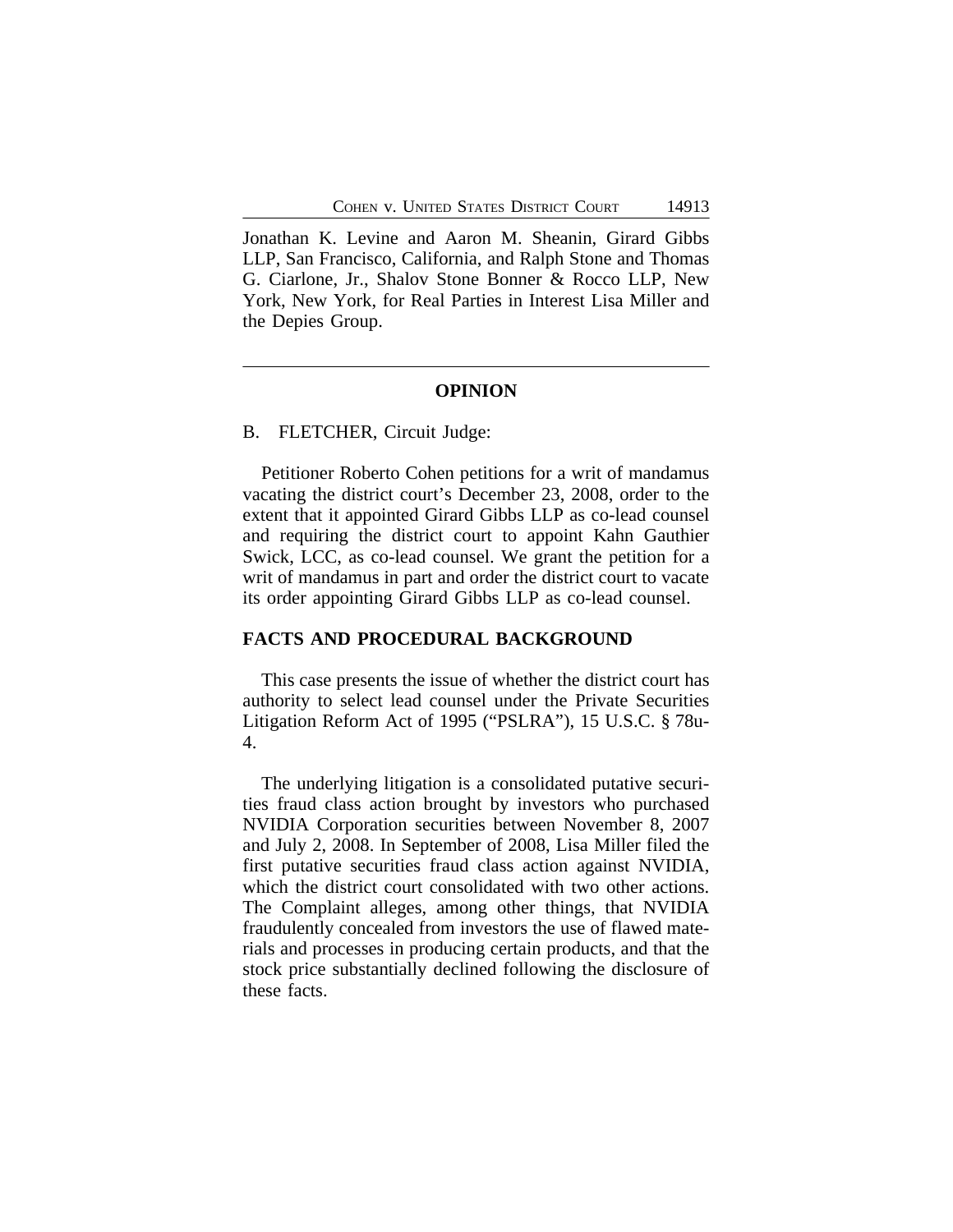Following consolidation, seven purported class members or groups of class members filed motions to be appointed lead plaintiff and for approval of their choice of lead counsel. Among these were Roberto Cohen, who selected Kahn Gauthier Swick, LLC ("KGS") as his choice for lead counsel; New Jersey Carpenters Pension and Annuity Funds ("New Jersey Carpenters"), which selected Milberg LLP as its choice for lead counsel; and a group consisting of Douglas Depies, Jerrold Engber, Geoffrey James, Chester Chow, and Kumaraswamy Krishnamurthy (collectively the "Depies Group") which selected Girard Gibbs LLP ("Girard Gibbs") and Shalov Stone Bonner & Rocco LLP as their choice for co-lead counsel.

The district court, in an order dated December 23, 2008, ("December Order") appointed lead plaintiff and lead counsel. The PSLRA creates a rebuttable presumption that the most adequate plaintiff—whom the court must appoint as the lead plaintiff—is the person or group that meets the following three requirements: "(a) has either filed the complaint or made a motion in response to the published notice; (b) in the determination of the court, has the largest financial interest in the relief sought by the class; and (c) otherwise satisfies the requirements of Rule 23 of the Federal Rules of Civil Procedure." 15 U.S.C.  $\S$  78u-4(a)(3)(B)(iii)(I). The PSLRA further provides that the lead plaintiff "shall, subject to the approval of the court, select and retain counsel to represent the class." *Id.* § 78u-4(a)(3)(B)(v). After applying two separate methods to determine the plaintiff with the largest financial stake in the litigation, the court appointed Cohen and New Jersey Carpenters as co-lead plaintiffs. The district court appointed Milberg LLP and Girard Gibbs as co-lead counsel, finding "[u]pon review of each firm's resume, . . . [and] given each firm's experience with similar actions," these firms were "the most qualified counsel for this case."

On January 8, 2009, Cohen requested leave to file a motion for reconsideration of the court's December Order or, in the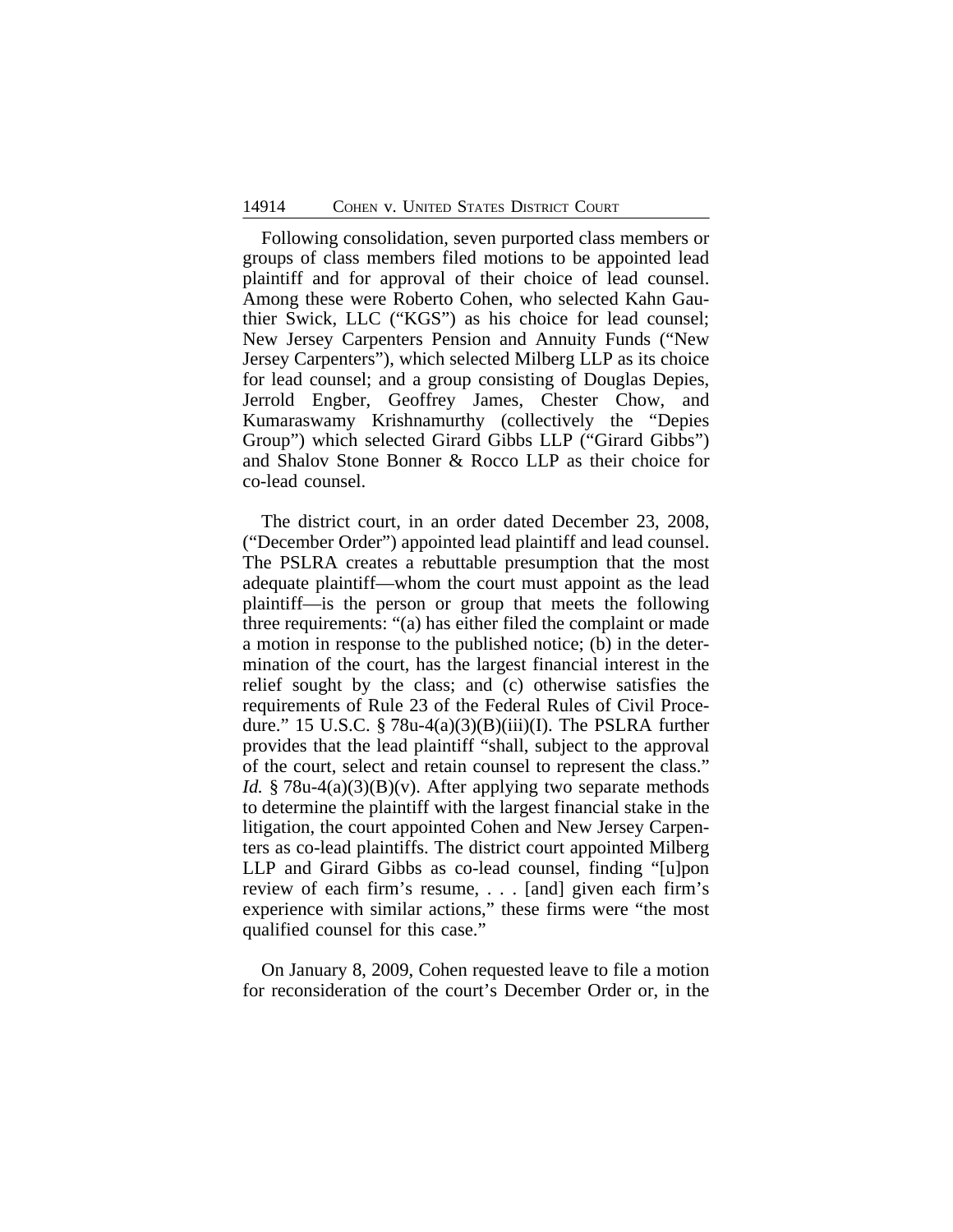alternative, application for an order certifying interlocutory appeal pursuant to 28 U.S.C. § 1292(b). Cohen argued that the district court's appointment of Girard Gibbs, the Depies Group's choice for lead counsel, was contrary to the PSLRA and *In re Cavanaugh*, 306 F.3d 726 (9th Cir. 2002), because it denied him his right, as lead plaintiff, to select counsel for the class. The Depies Group also submitted a motion for leave to file a motion for reconsideration and/or clarification of the December Order in which they argued 1) the district court should deny Cohen's motion and 2) if the district court authorized Cohen's motion for reconsideration it should authorize the Depies Group to challenge the appointment of lead plaintiff. In an order dated January 23, 2009 ("January Order"), the district court denied these motions. The district court found that "*In re Cavanaugh* does not specify the terms on which a court may refuse to approve a lead plaintiff's selection of counsel" and that "[u]nder the express language of the PSLRA, the Court has the discretion not to appoint a lead plaintiff's choice of counsel."

Cohen filed a petition for writ of mandamus seeking to vacate the December Order to the extent it appointed Girard Gibbs as co-lead counsel and to compel the district court to appoint KGS. The Real Parties in Interest Lisa Miller and the Depies Group filed a response opposing the petition and arguing that if the petition is granted the proper remedy is to remand to the district court with instructions to appoint the Depies Group as lead plaintiff.

#### **DISCUSSION**

#### **I. Cohen's Petition for Writ of Mandamus**

We have authority to issue a writ of mandamus under the "All Writs Act," 28 U.S.C. § 1651. However, "the remedy of mandamus is a drastic one . . . [and] only exceptional circumstances amounting to a judicial 'usurpation of power' will justify invocation of this extraordinary remedy." *Bauman v. U.S.*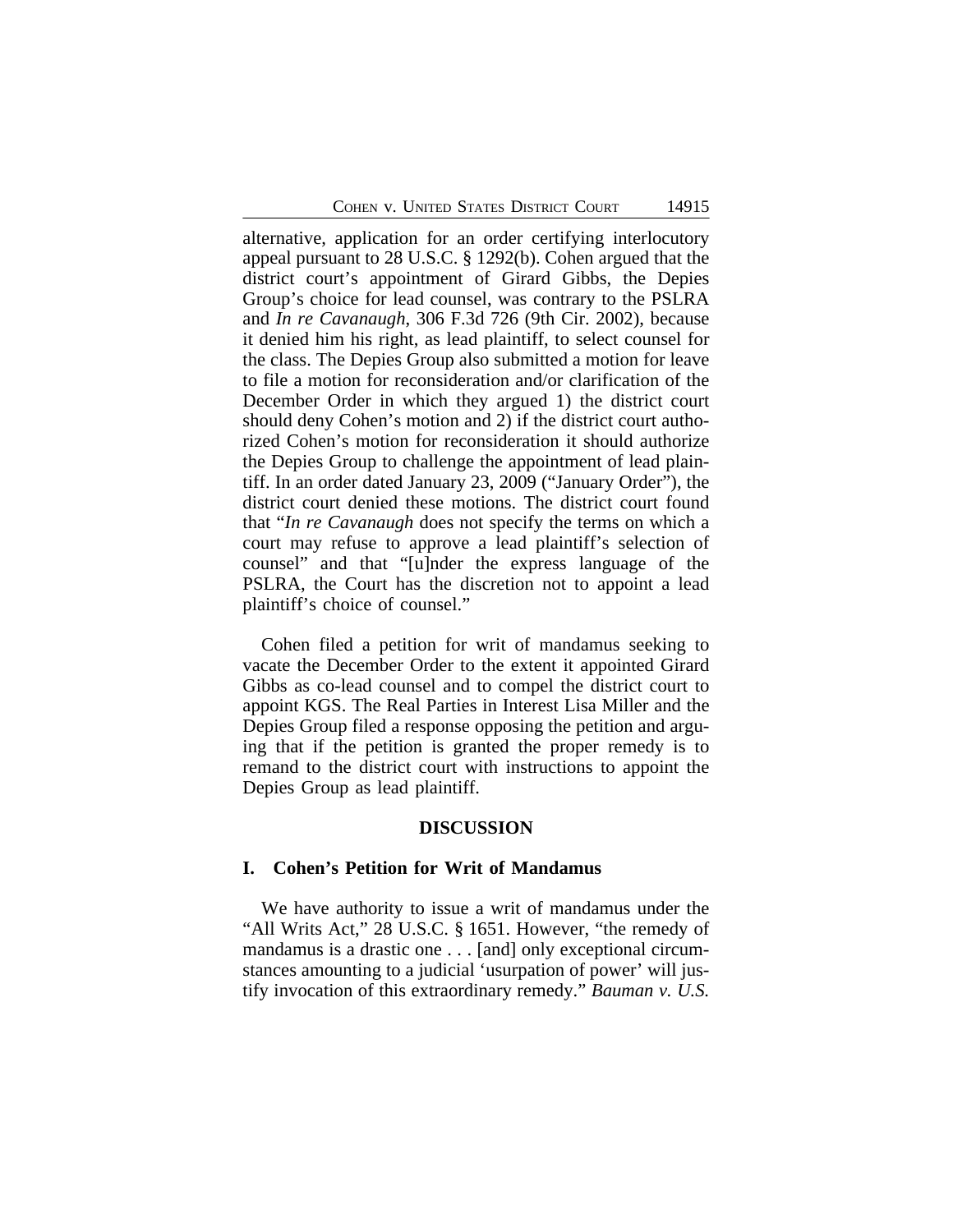*Dist. Court*, 557 F.2d 650, 654 (9th Cir. 1977) (quoting *Kerr v. U.S. Dist. Court*, 426 U.S. 394, 402 (1976)). Although we determine de novo whether the writ should issue, we must be firmly convinced that the district court has erred. *Valenzuela-Gonzalez v. U.S. Dist. Court*, 915 F.2d 1276, 1279 (9th Cir. 1990).

**[1]** We decide whether to issue the writ under the factors laid out in *Bauman*, analyzing whether (1) the party seeking the writ has no other adequate means, such as direct appeal, to attain the relief he or she desires; (2) the petitioner will be damaged or prejudiced in a way not correctable on appeal; (3) the district court's order is clearly erroneous as a matter of law; (4) the district court's error is an oft-repeated error, or manifests a persistent disregard of the federal rules; and (5) the district court's order raises new and important problems, or issues of law of the first impression. *Bauman*, 557 F.2d at 654-55. No single *Bauman* factor is determinative in every case nor must all five factors be present to grant the writ. *Valenzuela-Gonzalez*, 915 F.2d at 1279.

#### **A. The Bauman Factors**

**[2]** We will begin by analyzing the district court's opinion for clear error, as this factor is "highly significant" and failure to show clear error may be dispositive of the petition. *Cole v. U.S. Dist. Court*, 366 F.3d 813, 820 (9th Cir. 2004); *Z-Seven Fund, Inc. v. Motorcar Parts & Accessories*, 231 F.3d 1215, 1219-1220 (9th Cir. 2000). The clear error standard is significantly deferential and is not met unless the reviewing court is left with a "definite and firm conviction that a mistake has been committed." *Concrete Pipe & Prods. v. Constr. Laborers Pension Trust*, 508 U.S. 602, 623 (1993); *see also De-George v. U.S. Dist. Court*, 219 F.3d 930, 936 (9th Cir. 2000) (applying this standard of review to a district court's statutory interpretation).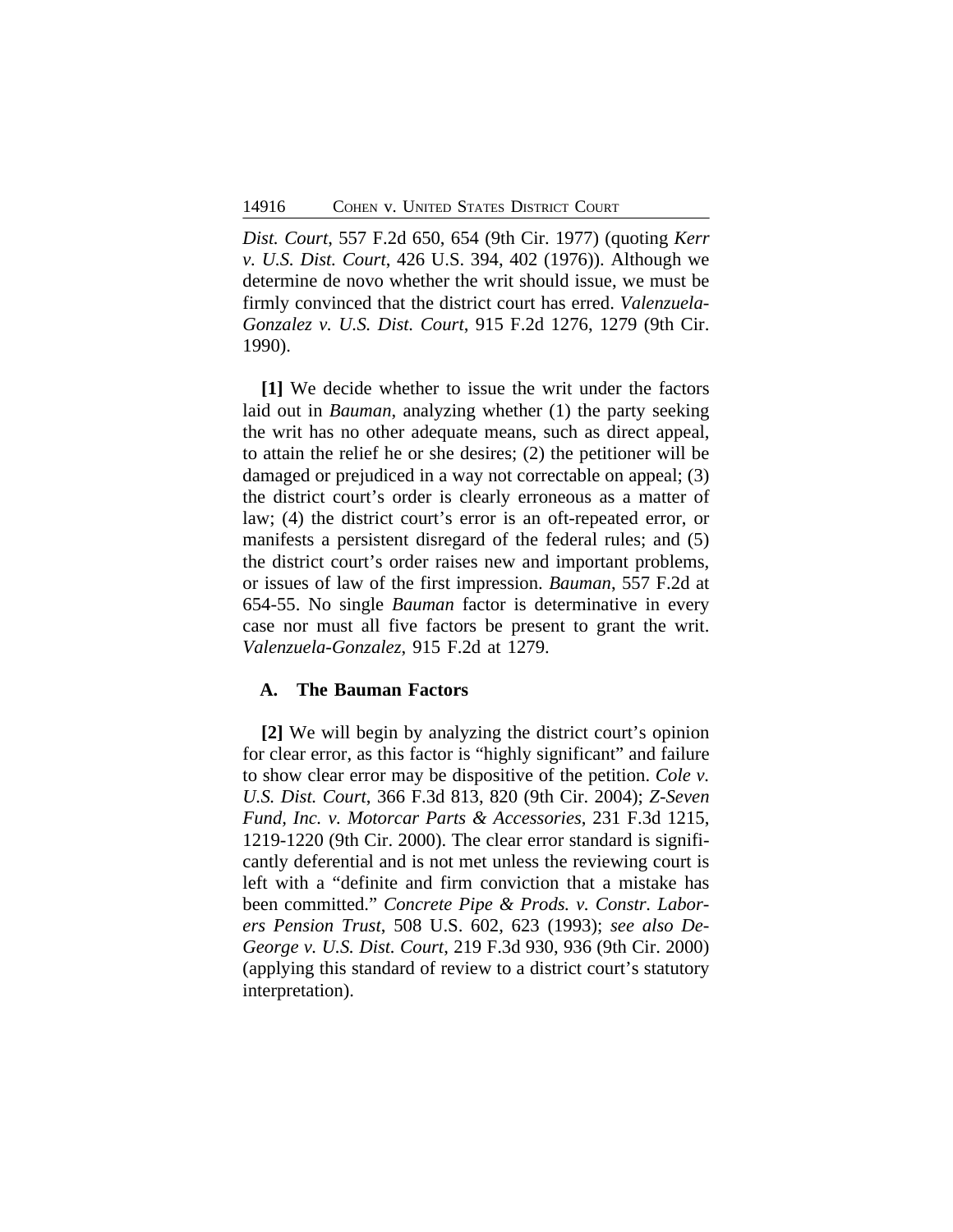**[3]** The Depies Group argues that the district court acted within its discretion because the PSLRA leaves the lead plaintiff's selection of counsel subject to the approval of the district court. They contend that the district court disapproved Cohen's selection of KGS and, because of that disapproval, and because the PSLRA does not explicitly provide procedures for the district court to follow after disapproving the lead plaintiff's choice of counsel, the district court acted within its authority by itself selecting class counsel. The district court appears to have relied on a similar justification for its decision in its January Order.**<sup>1</sup>** This argument is untenable. Although it cannot be contested that the district court had the authority to reject Cohen's choice of lead counsel, it does not follow that having done so it had the authority to select lead counsel of its own choosing. This argument misses the fundamental point that the PSLRA unambiguously assigns this authority to the lead plaintiff.

**[4]** When a statute speaks with clarity to an issue, courts must apply the clear meaning of the statute. *Estate of Cowart v. Nicklos Drilling Co.*, 505 U.S. 469, 476 (1992). We have already explained that the PSLRA's provisions on selection of lead plaintiff and lead counsel, although containing many requirements, are "neither overly complex nor ambiguous." *Cavanaugh*, 306 F.3d at 729. Here we address only the PSLRA's mandate that "[t]he most adequate plaintiff shall, subject to the approval of the court, select and retain counsel to represent the class." 15 U.S.C.  $\S 78u-4(a)(3)(B)(v)$ . This provision clearly identifies the most adequate plaintiff as the actor that "select[s] and retain[s]" class counsel. Although this power is subject to court approval and is therefore not absolute, it plainly belongs to the lead plaintiff. *See id.*; *see also In re Cendant Corp. Litig.*, 264 F.3d 201, 273, 277 (3d Cir. 2001) (holding that the PSLRA is clear that "the power to

<sup>&</sup>lt;sup>1</sup>The rationale for the district court's decision is not entirely clear because, as explained below, the district court appears to have articulated a different explanation for appointing Girard Gibbs in its December Order.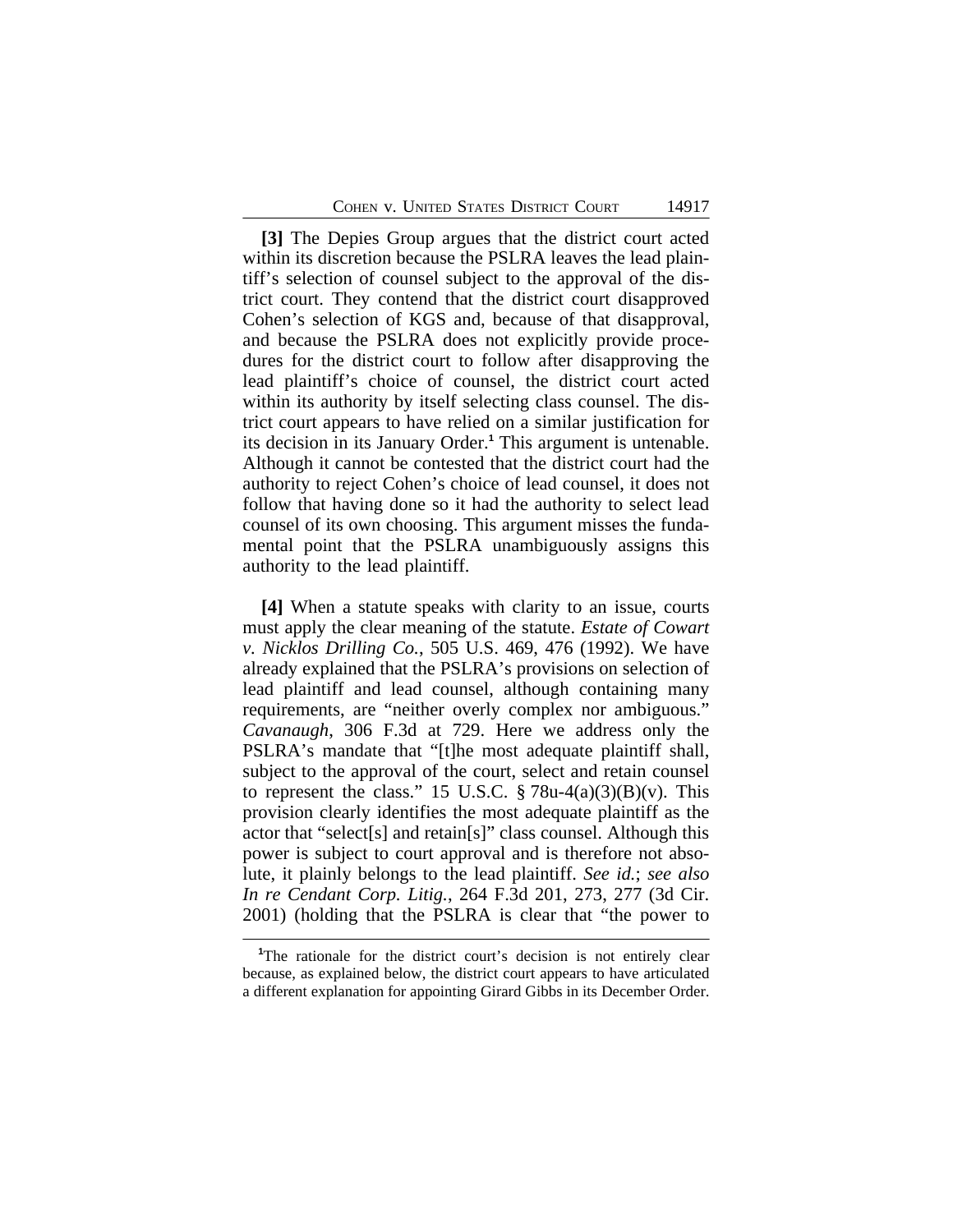'select and retain' lead counsel belongs . . . to the lead plaintiff, and the court's role is confined to deciding whether to 'approve' that choice" and that should the court disagree with the lead plaintiff's choice "it should clearly state why . . . and should direct the lead plaintiff to undertake an acceptable selection process").**<sup>2</sup>** The statute expressly provides that lead plaintiff has the power to select lead counsel, suggesting that the identity of the party selecting lead counsel was of substantial importance to Congress. *See* 15 U.S.C. § 78u-4(a)(3); *In re BankAmerica Corp. Secs. Litig.*, 350 F.3d 747, 751 (8th Cir. 2003); *Cendant*, 264 F.3d at 273. Nor does the statute, framed in mandatory language, designate any other actor as authorized to select lead counsel or suggest that the district court may appropriate this authority. It would be difficult for the statute to be more clear that it is the lead plaintiff who selects lead counsel, not the district court.

The clause subjecting the lead plaintiff's selection of counsel "to the approval of the district court" in no way suggests that a district court shares in the lead plaintiff's authority to select lead counsel or that disapproval of a lead plaintiff's choice divests the lead plaintiff of this authority. The ordinary reading of this clause merely gives the district court the limited power to accept or reject the lead plaintiff's selection. Given that the PSLRA indisputably assigns to the lead plaintiff the power to select lead counsel, it would be incongruous to conclude that this power shifts to the district court following disapproval of a lead plaintiff's selection of lead counsel. Instead, the opposite conclusion is compelled. The logical

**<sup>2</sup>***Cendant* also said that a district court may have limited authority to conduct an "auction" to appoint lead counsel in the rare case that the lead plaintiff has selected inadequate counsel, is unable or unwilling to select adequate counsel, and no other suitable party exists to replace that lead plaintiff if disqualified. *See Cendant*, 264 F.3d at 277. In such a situation, a district court may need to take a more active role in the selection of lead counsel, although it is unclear exactly from whence this authority would derive in the statutory text. Regardless, we do not confront such facts in the current case.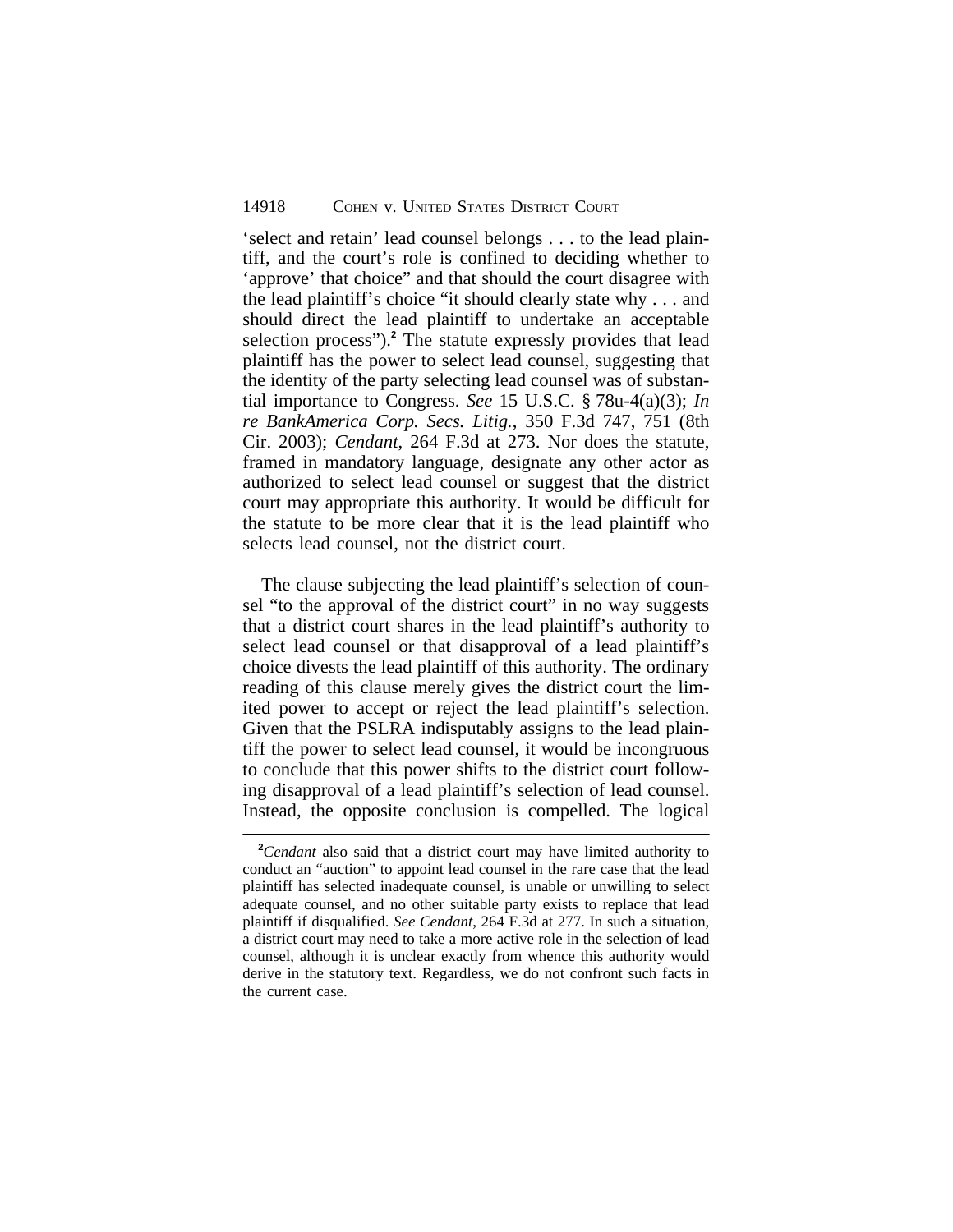interpretation of the statute's failure to provide an intricate procedure for the district court to follow after rejecting the lead plaintiff's selection is that the power to select lead counsel remains in the hands of the lead plaintiff. Any other result would allow the district court in all cases to reject lead counsel and then proceed to appoint its own choice.

The Depies Group's contention that the district court's decision was not clear error because no Ninth Circuit precedent squarely addresses this issue is easily disposed of. Even were we to agree with the Depies Group that *Cavanaugh* does not speak to the district court's authority to select lead counsel —at best a dubious proposition given that case's forceful rejections of district court authority to select lead counsel the plain text of the statute prohibits the course taken by the district court. *See United States v. W. R. Grace*, 504 F.3d 745, 757-58 (9th Cir. 2007) (finding clear error based on plain text of statute); *DeGeorge*, 219 F.3d at 936; *see also Cavanaugh*, 306 F.3d at 740-41 (Wallace, J., concurring).

Although the issue before *Cavanaugh* was appointment of lead plaintiff, *Cavanaugh* repeatedly states that the district court lacks authority to select lead counsel. *See* 306 F.3d at 732-34. In addition, that decision certainly strongly implies that after disapproving a lead plaintiff's choice of counsel, the district court is not free to appoint counsel of its own choosing*. See id.* at 733 n.12 (explaining that the court should "ask [the plaintiff] whether he would be willing to serve as lead, even if the court were to disapprove his choice of counsel and *he were forced to seek the services of another attorney*") (emphasis added). We should not discount these statements simply because the precise issue in *Cavanaugh* was the selection of the lead plaintiff, not lead counsel. Much of *Cavanaugh*'s reasoning is directly premised on the PSLRA's mandate that the lead plaintiff, not the district court, selects lead counsel. *See, e.g.*, *id.* at 734 ("Finally, allowing the district court to select the lead plaintiff based on its view of who has negotiated the most favorable fee schedule improperly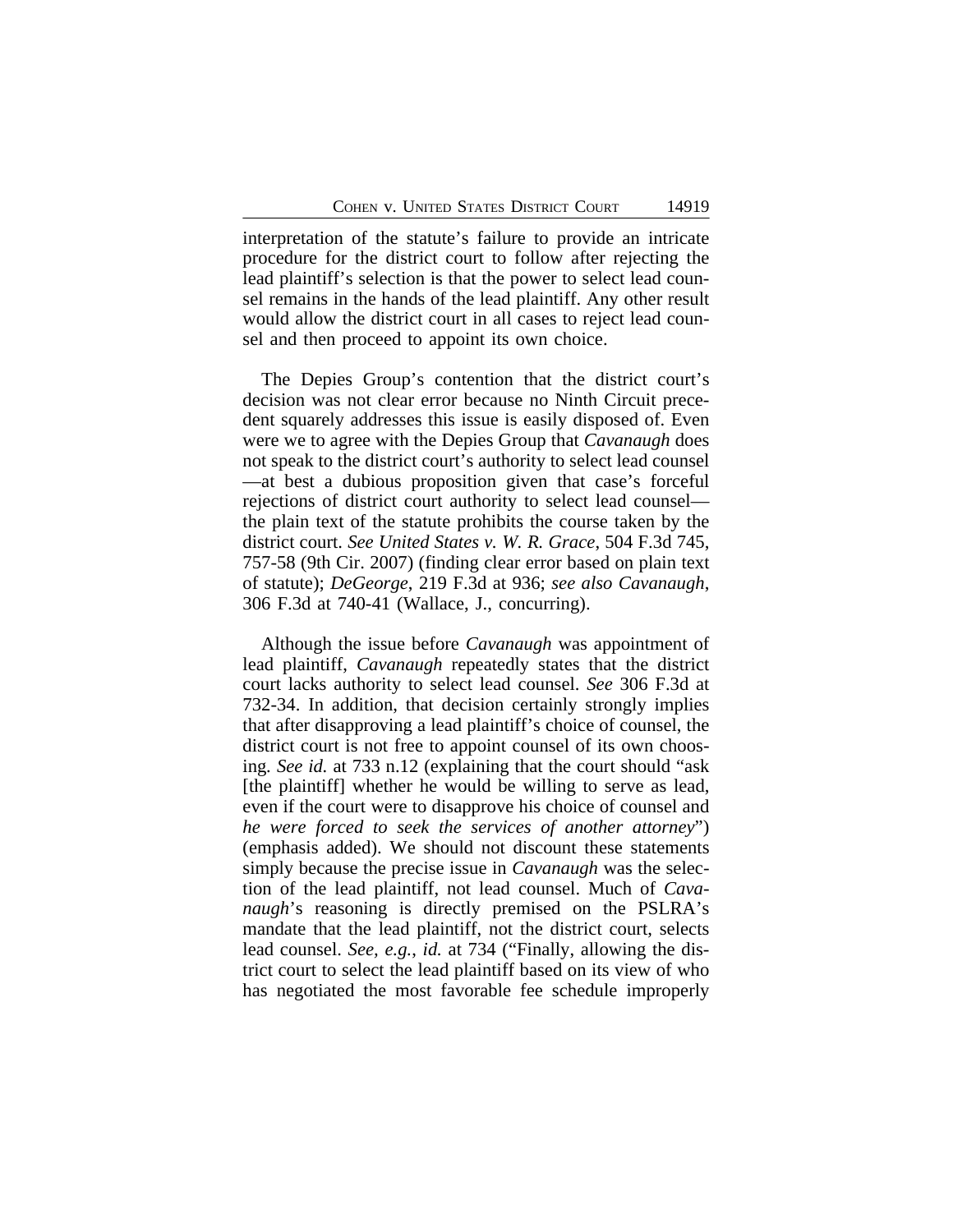interferes with the lead plaintiff's authority and responsibility to select counsel."). A contrary holding here would not only fly in the face of the plain text of the statute, it would disregard much of *Cavanaugh*.

**[5]** The district court's decision to appoint Girard Gibbs was clearly erroneous. This error was a usurpation of power, pointing in favor of the issuance of the writ.

**[6]** We have little difficulty determining that the remaining *Bauman* factors are also met. With respect to the first and second factors, which are closely related, *United States v. Harper*, 729 F.2d 1216, 1222 (9th Cir. 1984), a lost choice of counsel cannot be adequately remedied through means other than mandamus and the resultant harm is not correctable on appeal. *See Cole*, 366 F.3d at 817, 820 (finding that the first factor is "affirmatively presented in the context of a disqualification of counsel" because it impairs the parties' right to counsel of their choice and this harm also satisfies the second factor); *Christensen v. U.S. Dist. Court*, 844 F.2d 694, 697 (9th Cir. 1988); *see also Richardson-Merrell, Inc. v. Koller*, 472 U.S. 424, 438 (1985) (noting that orders disqualifying counsel in civil cases are not collateral orders subject to immediate appeal). Indeed, the deprivation of the right to select lead counsel was precisely the harm identified in *Cavanaugh*. **3** *See* 306 F.3d at 740 (Wallace, J., concurring); *see also id.* at 734. The fourth and fifth *Bauman* factors are also met. *See Valenzuela-Gonzalez*, 915 F.2d at 1279 ("Mandamus is particularly appropriate when we are called upon to deter-

**<sup>3</sup>**The Depies Group argues that Cohen has suffered no harm because KGS still personally represents him and no attorney client relationship with Girard Gibbs has been foisted on him given that Girard Gibb's role as lead counsel is to represent the class as a whole. These arguments are beside the point: as lead plaintiff, Cohen has the statutory right to select class counsel, not merely to hire counsel to separately monitor the litigation. Moreover, Cohen's lack of relationship with Girard Gibbs does not mitigate the harm the district court's order causes him; rather, it illustrates that harm.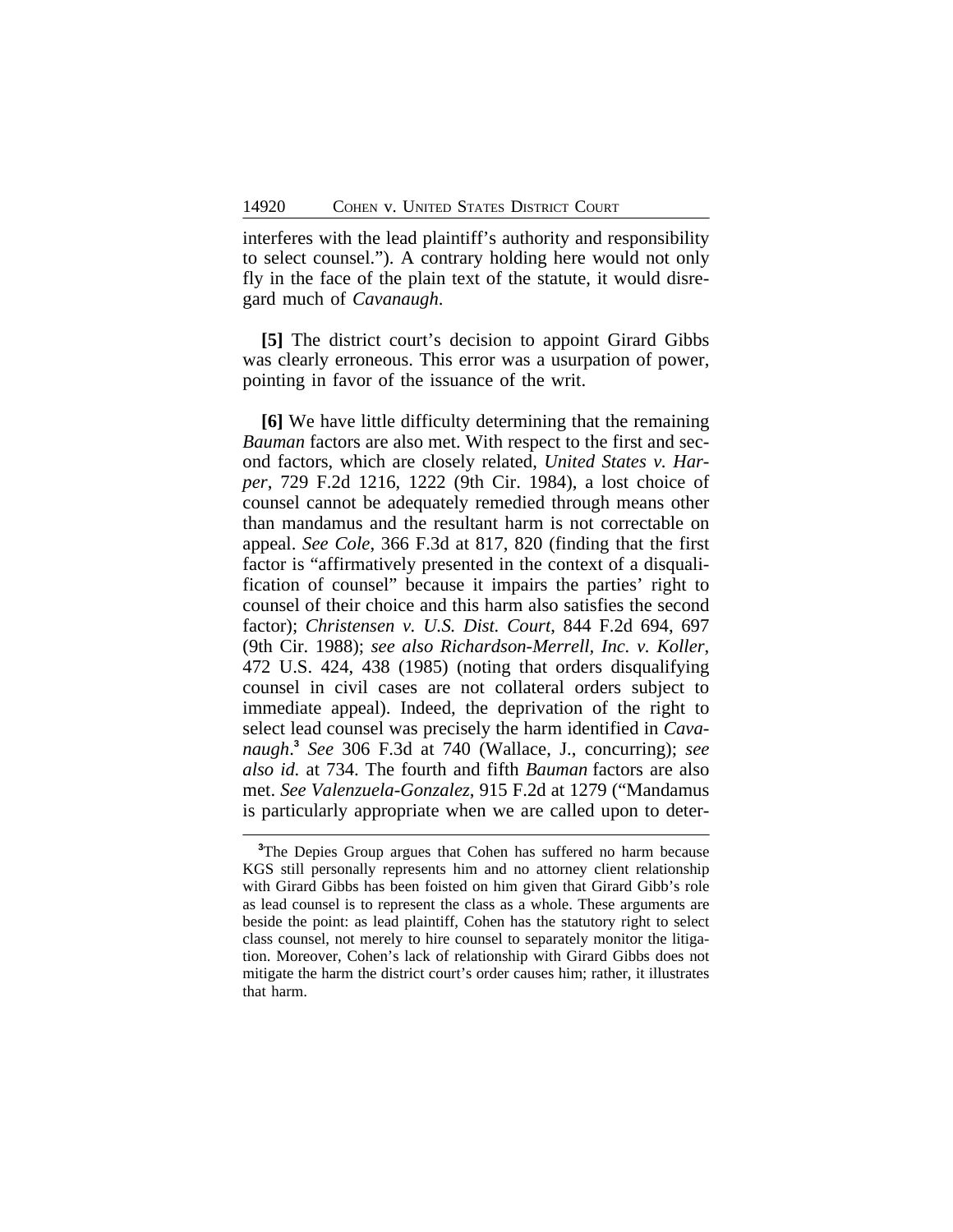mine the construction of a federal procedural rule in a new context. Such a situation presents the rare case where both the fourth and fifth *Bauman* factors are satisfied: we are presented with a novel question of law that is simultaneously likely to be 'oft-repeated.' " (citations omitted)). The application of the PSLRA, particularly the district court's authority to select lead counsel, will be raised in future cases, and has previously been implicated by district court opinions holding that the court has authority to conduct "auctions" for lead counsel. *See, e.g.*, *In re Quintus Secs. Litig.*, 201 F.R.D. 475, 486 (N.D. Cal 2001); *see also Cendant*, 264 F.3d at 258 n.35 (noting that the court had found eight securities litigation cases governed by the PSLRA employing auctions).

#### **B. Appointing Lead Counsel**

**[7]** Cohen requests that we remand to the district court with instructions to appoint KGS as lead counsel. He suggests that because the district court considered his choice of counsel in deciding to select him co-lead plaintiff and found that KGS was free from conflict and would vigorously prosecute the action, this ends the district court's inquiry into the adequacy of counsel.**<sup>4</sup>** We think that would go too far. The court concluded that Cohen should be lead plaintiff, but acted under the misapprehension that it was the district court's role and not the lead plaintiff's role to choose lead counsel. Now that our

**<sup>4</sup>**Although none of the parties raise the issue, the district court may have erred in appointing "co-lead plaintiffs," a practice occasionally employed by district courts. *See, e.g.*, *Yousefi v. Lockheed Martin Corp.*, 70 F. Supp. 2d 1061, 1070 (C.D. Cal. 1999) (appointing an individual and city as lead plaintiffs); *In re Oxford Health Plans, Inc. Sec. Litig.*, 182 F.R.D. 42, 47 (S.D.N.Y. 1998) (appointing three co-lead plaintiffs). While the PSLRA allows a group to serve as lead plaintiff, it also consistently refers to the lead plaintiff and most adequate plaintiff in the singular, suggesting that the district court should appoint only one lead plaintiff, whether an individual or a group. *See* 15 U.S.C. § 78u-4(a)(3); *see also Cendant*, 264 F.3d at 223 n.3. The appointment of multiple lead plaintiffs would also tend to run counter to the sequential inquiry we outlined for selection of lead plaintiff. *See Cavanaugh*, 306 F.3d at 730-31.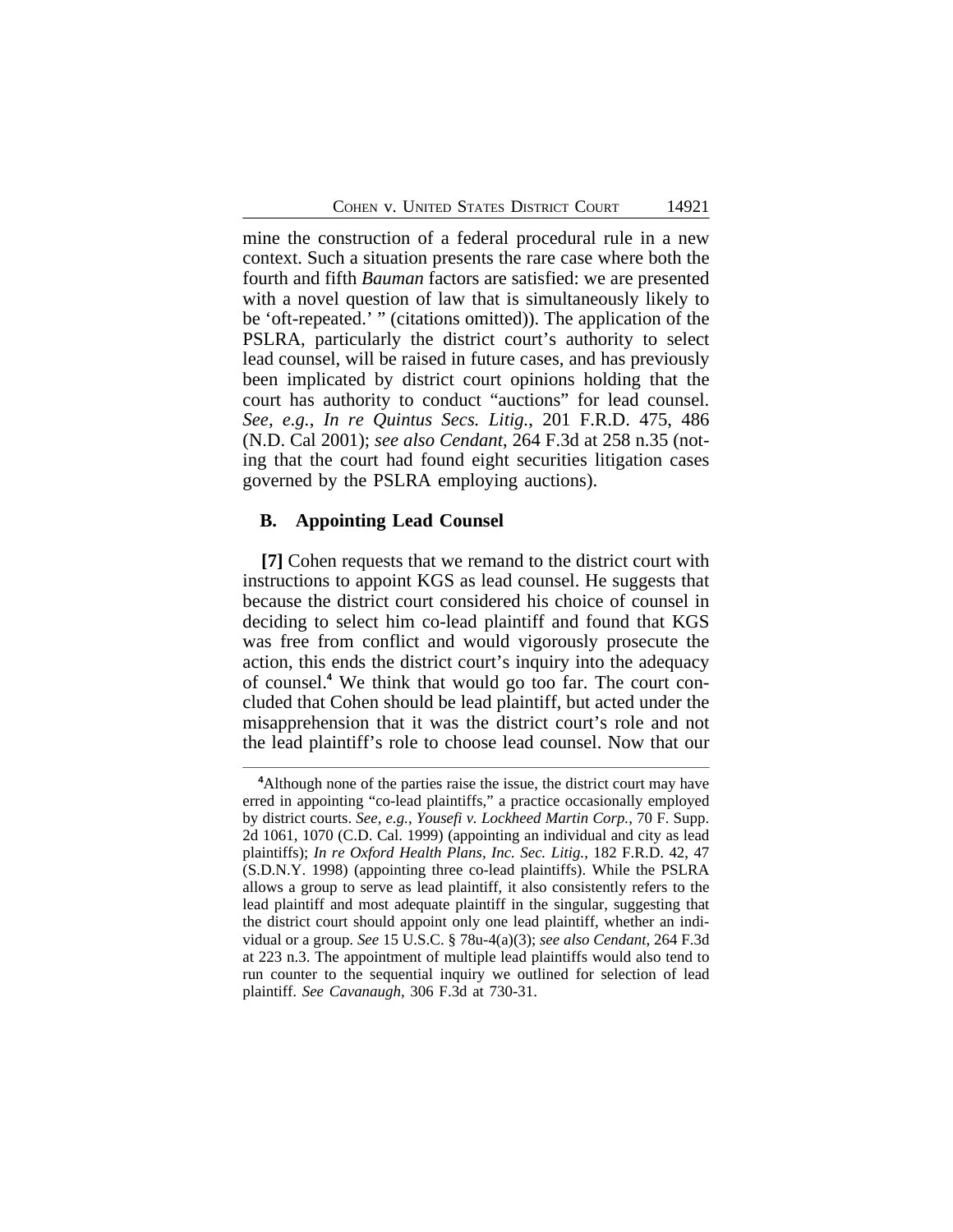mandate will assure that Cohen chooses lead counsel, it is for the district court to approve or disapprove Cohen's choice of lead counsel subject to appropriate criteria.

**[8]** Consistent with congressional intent in enacting the PSLRA to vest authority for selecting class counsel in the lead plaintiff and our reasoning in *Cavanaugh*, the district court should not reject a lead plaintiff's proposed counsel merely because it would have chosen differently. *See* 306 F.3d at 732, 734 & n.14 (explaining that selection of lead counsel "is not a beauty contest," that selection of counsel is an "important client prerogative," and that a contrary rule would "eviscerate" the PSLRA's assumption that the lead plaintiff is as or more capable than the court to select class counsel) (quoting *Cendant*, 264 F.3d at 276). Rather, like the Third Circuit, we hold that if the lead plaintiff has made a reasonable choice of counsel, the district court should generally defer to that choice. *See Cendant*, 264 F.3d at 276 (enumerating factors to consider in conducting this inquiry, including the lead plaintiff's sophistication and experience, the process through which the lead plaintiff selected its candidates for and final choice of lead counsel, the qualifications and experience of selected counsel, and evidence of arms-length negotiations between lead plaintiff and proposed counsel); *see also* H.R. Conf. Rep. No. 104-369 (1995), *reprinted in* 1995 U.S.C.C.A.N. 730, 734 (suggesting that the district court's authority to disapprove lead counsel should be exercised when necessary to protect the interests of the class). In the event that the district court determines the lead plaintiff has not made a reasonable choice of counsel, the court should articulate its reasons for disapproving plaintiff's choice and provide an opportunity for lead plaintiff to select acceptable counsel. *See Cendant*, 264 F.3d at 277; *cf. Cavanaugh*, 306 F.3d at 733 n.12.

The district court issued conflicting rationales for its decision to appoint Girard Gibbs co-lead counsel, leaving it unclear whether the court was disapproving Cohen's choice of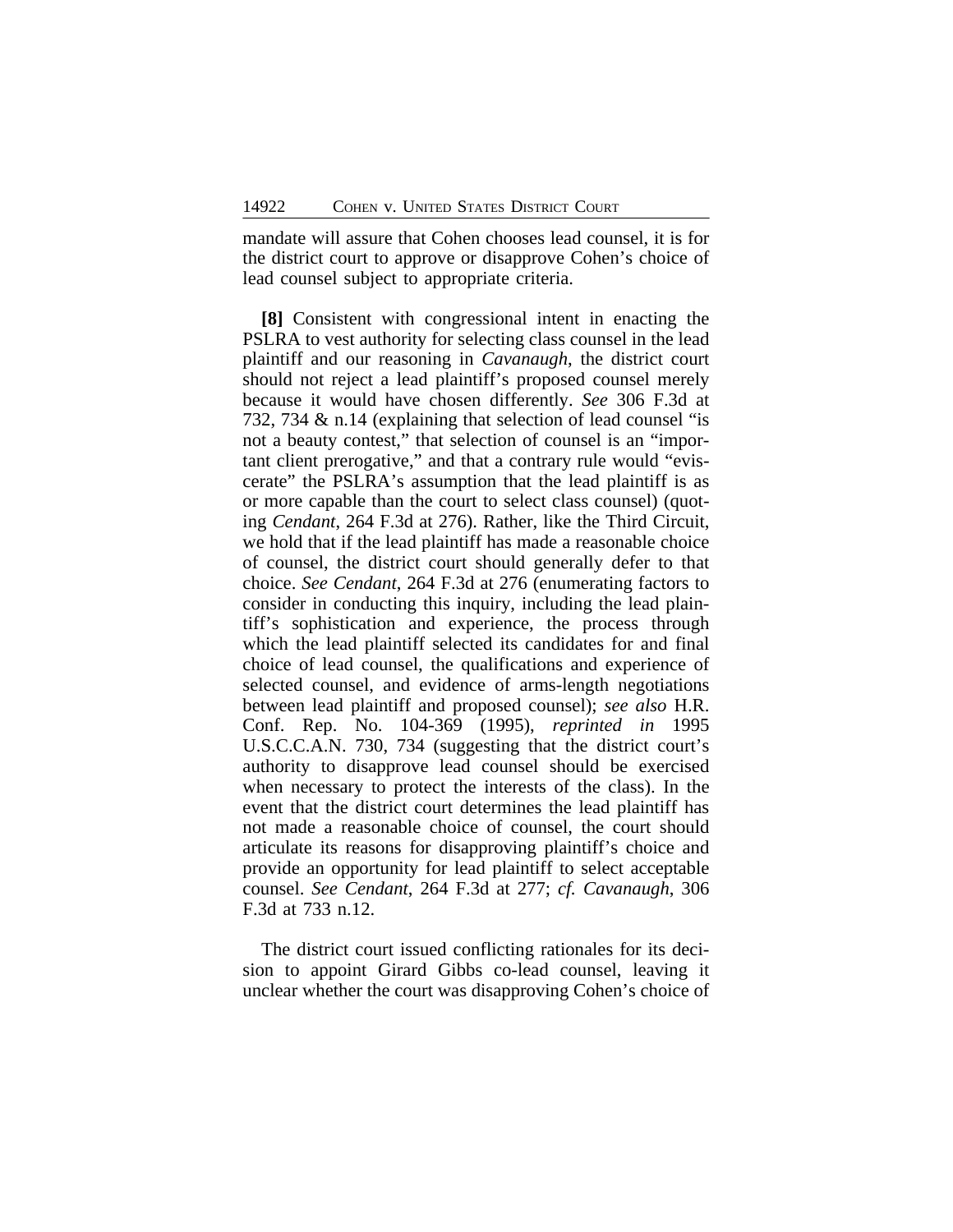KGS as inadequate or whether it merely found Girard Gibbs to be a better choice. *Compare* December Order (explaining that the district court had "review[ed] each firm's resume" and decided Girard Gibbs was "the most qualified counsel" without any discussion of whether Cohen's choice was inadequate) *with* January Order (suggesting the district court disapproved of Cohen's choice of lead counsel). Regardless, even if the district court rejected KGS, it is not clear why it did so or whether the court applied appropriate deference to Cohen's choice. Rather than attempting to evaluate Cohen's choice of KGS on the limited record before us, we remand to the district court to consider, using appropriate deference, whether KGS was an unreasonable choice of lead counsel under the circumstances.

### **II. The Depies Group's Requested "Remedy"**

**[9]** Having determined that the district court's decision to appoint Girard Gibbs was clear error justifying a writ of mandamus, we are confronted with the Depies Group's assertion that the proper remedy is to remand to the district court with instructions to reassess the appointment of lead plaintiff. We decline to consider the merits of whether the district court erred in refusing to appoint the Depies Group as lead plaintiff because it is outside the scope of the mandamus petition.

In its response to Cohen's petition for mandamus, the Depies Group raises the argument that the district court erred in appointing lead plaintiff. Cohen's petition in no way challenged the appointment of lead plaintiff. The Depies Group cite no authority that they may permissibly raise such an entirely distinct issue**<sup>5</sup>** in their response to Cohen's petition

**<sup>5</sup>**The Depies Group's assertion at oral argument that these issues are related because the district court may have "co-joined" the selection of Cohen as lead plaintiff with the selection of Girard Gibbs as lead counsel is entirely speculative and unsupported by the record. Regardless, even were this the case it would not excuse the Depies Group's failure to properly assert its challenge to Cohen's appointment as lead plaintiff.